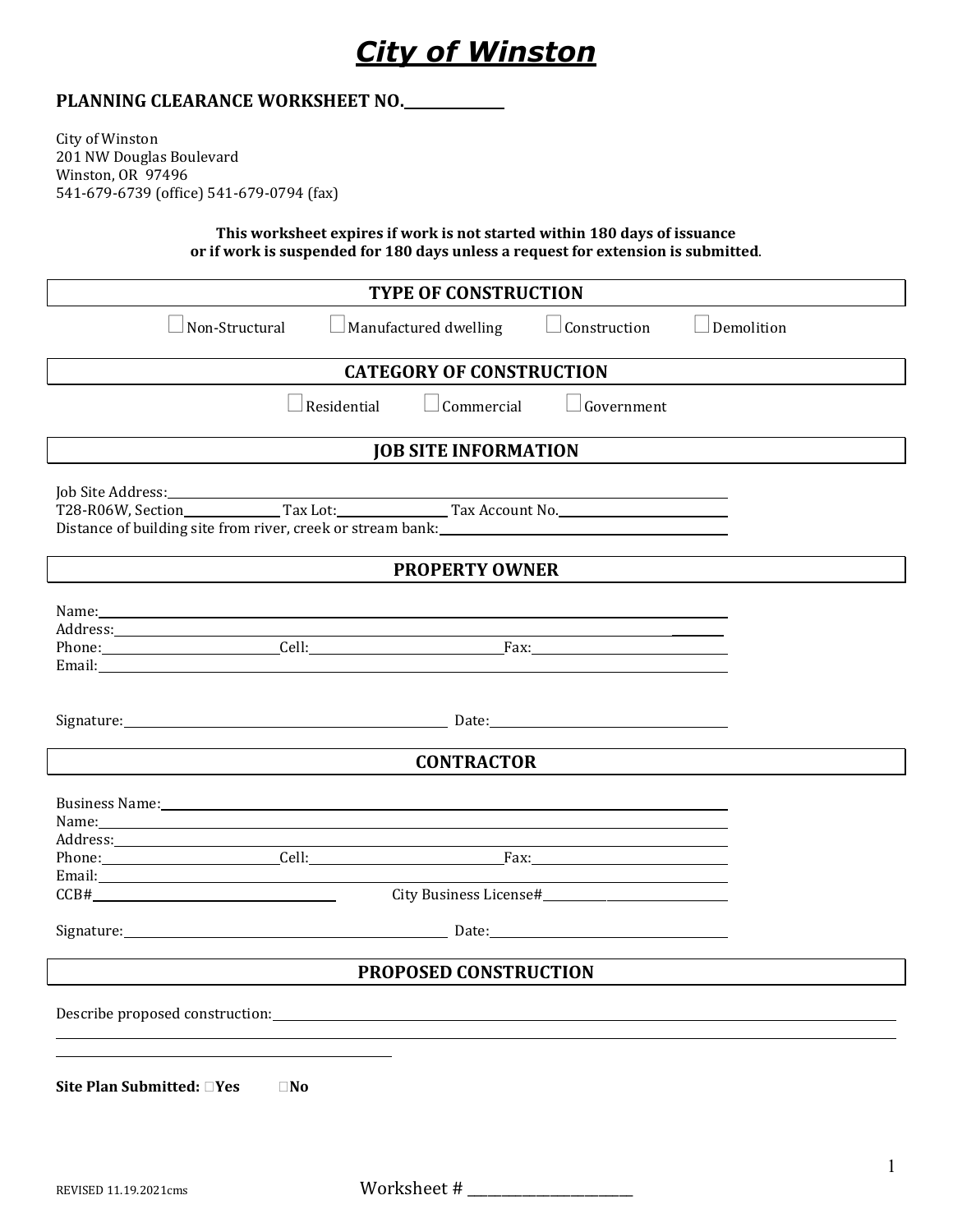# *City of Winston*

| *****OFFICE USE ONLY*****                                                                                                                                                                                                                                                                                                                                                                                                                                                                                                                           |                                                                                                                                                                                                                     |  |  |  |  |
|-----------------------------------------------------------------------------------------------------------------------------------------------------------------------------------------------------------------------------------------------------------------------------------------------------------------------------------------------------------------------------------------------------------------------------------------------------------------------------------------------------------------------------------------------------|---------------------------------------------------------------------------------------------------------------------------------------------------------------------------------------------------------------------|--|--|--|--|
| <b>LOCAL GOVERNMENT APPROVAL</b>                                                                                                                                                                                                                                                                                                                                                                                                                                                                                                                    |                                                                                                                                                                                                                     |  |  |  |  |
|                                                                                                                                                                                                                                                                                                                                                                                                                                                                                                                                                     | $\Box$ In City $\Box$ In Urban Growth Boundary                                                                                                                                                                      |  |  |  |  |
| <b>PLANNING:</b>                                                                                                                                                                                                                                                                                                                                                                                                                                                                                                                                    |                                                                                                                                                                                                                     |  |  |  |  |
| Land Use Action Required: □ Yes (Attach Conditions of Approval) □ No                                                                                                                                                                                                                                                                                                                                                                                                                                                                                |                                                                                                                                                                                                                     |  |  |  |  |
| $\begin{tabular}{l c} \multicolumn{2}{c}{\text{Zoning:}} \\ \multicolumn{2}{c}{\text{Sethacks from Property Line: Front}} & \multicolumn{2}{c}{\text{Side}} \\ \multicolumn{2}{c}{\text{Neular}} & \multicolumn{2}{c}{\text{Rear}} \\ \multicolumn{2}{c}{\text{Exterior Side}} \\ \multicolumn{2}{c}{\text{Nederium Property Line: Front}} & \multicolumn{2}{c}{\text{Side}} \\ \multicolumn{2}{c}{\text{Nederium}} & \multicolumn{2}{c}{\text{Rear}} \\ \multicolumn{2}{c}{\text{Exterior Side}} \\ \multicolumn{2}{c}{\text{Nederium}} & \multic$ |                                                                                                                                                                                                                     |  |  |  |  |
|                                                                                                                                                                                                                                                                                                                                                                                                                                                                                                                                                     |                                                                                                                                                                                                                     |  |  |  |  |
|                                                                                                                                                                                                                                                                                                                                                                                                                                                                                                                                                     | $\begin{array}{ll} \text{Special Setbacks:}\qquad \qquad \text{Required Parking Spaces}\qquad \qquad \text{Property in Flood Plain/Certificate of Elevation required:}\ \Box \text{Yes}\ \Box \text{No}\end{array}$ |  |  |  |  |
|                                                                                                                                                                                                                                                                                                                                                                                                                                                                                                                                                     | Floor Height above Flood: Conditions of Approval: Conditions 1 Approval:                                                                                                                                            |  |  |  |  |
|                                                                                                                                                                                                                                                                                                                                                                                                                                                                                                                                                     |                                                                                                                                                                                                                     |  |  |  |  |
| <b>SANITATION:</b>                                                                                                                                                                                                                                                                                                                                                                                                                                                                                                                                  |                                                                                                                                                                                                                     |  |  |  |  |
| $\Box$ Gravity $\Box$ STEP $\Box$ Septic $\Box$ Not Applicable                                                                                                                                                                                                                                                                                                                                                                                                                                                                                      |                                                                                                                                                                                                                     |  |  |  |  |
| <b>STREET:</b>                                                                                                                                                                                                                                                                                                                                                                                                                                                                                                                                      |                                                                                                                                                                                                                     |  |  |  |  |
| Access Permits: □City □ County □ State □ Not Applicable                                                                                                                                                                                                                                                                                                                                                                                                                                                                                             |                                                                                                                                                                                                                     |  |  |  |  |
|                                                                                                                                                                                                                                                                                                                                                                                                                                                                                                                                                     |                                                                                                                                                                                                                     |  |  |  |  |
|                                                                                                                                                                                                                                                                                                                                                                                                                                                                                                                                                     |                                                                                                                                                                                                                     |  |  |  |  |
|                                                                                                                                                                                                                                                                                                                                                                                                                                                                                                                                                     | ****** OFFICE USE ONLY*****                                                                                                                                                                                         |  |  |  |  |
| <b>SECTION</b> (A)                                                                                                                                                                                                                                                                                                                                                                                                                                                                                                                                  |                                                                                                                                                                                                                     |  |  |  |  |
| <b>Sewer Connection</b><br>\$700                                                                                                                                                                                                                                                                                                                                                                                                                                                                                                                    | Sewer Inspection<br>300                                                                                                                                                                                             |  |  |  |  |
| ROW/Access Permit<br>125                                                                                                                                                                                                                                                                                                                                                                                                                                                                                                                            | Floodplain Review<br>50                                                                                                                                                                                             |  |  |  |  |
| <b>Review Fee</b><br>85                                                                                                                                                                                                                                                                                                                                                                                                                                                                                                                             | <b>Grading Application</b><br>50                                                                                                                                                                                    |  |  |  |  |
| Other (Specify)                                                                                                                                                                                                                                                                                                                                                                                                                                                                                                                                     | Residential Site Plan Review<br>100                                                                                                                                                                                 |  |  |  |  |
| <b>SECTION (A) TOTAL \$</b>                                                                                                                                                                                                                                                                                                                                                                                                                                                                                                                         |                                                                                                                                                                                                                     |  |  |  |  |
| <b>SECTION (B) Residential Systems Development Charges</b>                                                                                                                                                                                                                                                                                                                                                                                                                                                                                          |                                                                                                                                                                                                                     |  |  |  |  |
| *Note: SDCs increase July 21 of each year                                                                                                                                                                                                                                                                                                                                                                                                                                                                                                           | <b>Total Due</b><br>$\sim$ $\sim$                                                                                                                                                                                   |  |  |  |  |
| \$3,465<br>Sewer                                                                                                                                                                                                                                                                                                                                                                                                                                                                                                                                    |                                                                                                                                                                                                                     |  |  |  |  |
| 1,068<br>Street                                                                                                                                                                                                                                                                                                                                                                                                                                                                                                                                     | Receipt#                                                                                                                                                                                                            |  |  |  |  |
| 150<br>Park                                                                                                                                                                                                                                                                                                                                                                                                                                                                                                                                         |                                                                                                                                                                                                                     |  |  |  |  |
| Administration (5% of total)<br>227                                                                                                                                                                                                                                                                                                                                                                                                                                                                                                                 |                                                                                                                                                                                                                     |  |  |  |  |
|                                                                                                                                                                                                                                                                                                                                                                                                                                                                                                                                                     |                                                                                                                                                                                                                     |  |  |  |  |
|                                                                                                                                                                                                                                                                                                                                                                                                                                                                                                                                                     |                                                                                                                                                                                                                     |  |  |  |  |
| <b>SECTION (C) Commercial SDCs</b>                                                                                                                                                                                                                                                                                                                                                                                                                                                                                                                  |                                                                                                                                                                                                                     |  |  |  |  |
|                                                                                                                                                                                                                                                                                                                                                                                                                                                                                                                                                     |                                                                                                                                                                                                                     |  |  |  |  |
| Sewer                                                                                                                                                                                                                                                                                                                                                                                                                                                                                                                                               |                                                                                                                                                                                                                     |  |  |  |  |
| Street                                                                                                                                                                                                                                                                                                                                                                                                                                                                                                                                              |                                                                                                                                                                                                                     |  |  |  |  |
| Admin. (5% of total)                                                                                                                                                                                                                                                                                                                                                                                                                                                                                                                                |                                                                                                                                                                                                                     |  |  |  |  |
|                                                                                                                                                                                                                                                                                                                                                                                                                                                                                                                                                     |                                                                                                                                                                                                                     |  |  |  |  |
| SECTION (C) TOTAL \$                                                                                                                                                                                                                                                                                                                                                                                                                                                                                                                                |                                                                                                                                                                                                                     |  |  |  |  |
|                                                                                                                                                                                                                                                                                                                                                                                                                                                                                                                                                     | <b>APPROVAL</b>                                                                                                                                                                                                     |  |  |  |  |
| <b>City Owned Underground</b>                                                                                                                                                                                                                                                                                                                                                                                                                                                                                                                       |                                                                                                                                                                                                                     |  |  |  |  |
| Utility Conflict Review: Marketing and Marketing and Marketing and Marketing and Marketing and Marketing and Ma                                                                                                                                                                                                                                                                                                                                                                                                                                     |                                                                                                                                                                                                                     |  |  |  |  |
|                                                                                                                                                                                                                                                                                                                                                                                                                                                                                                                                                     |                                                                                                                                                                                                                     |  |  |  |  |
| Administration Office: National Administration Office:                                                                                                                                                                                                                                                                                                                                                                                                                                                                                              |                                                                                                                                                                                                                     |  |  |  |  |
|                                                                                                                                                                                                                                                                                                                                                                                                                                                                                                                                                     |                                                                                                                                                                                                                     |  |  |  |  |
| Expiration Date: Extension Requested: New Date:                                                                                                                                                                                                                                                                                                                                                                                                                                                                                                     | Date:                                                                                                                                                                                                               |  |  |  |  |
|                                                                                                                                                                                                                                                                                                                                                                                                                                                                                                                                                     |                                                                                                                                                                                                                     |  |  |  |  |

REVISED 11.19.2021cms Worksheet # \_\_\_\_\_\_\_\_\_\_\_\_\_\_\_\_\_\_\_\_\_\_\_\_